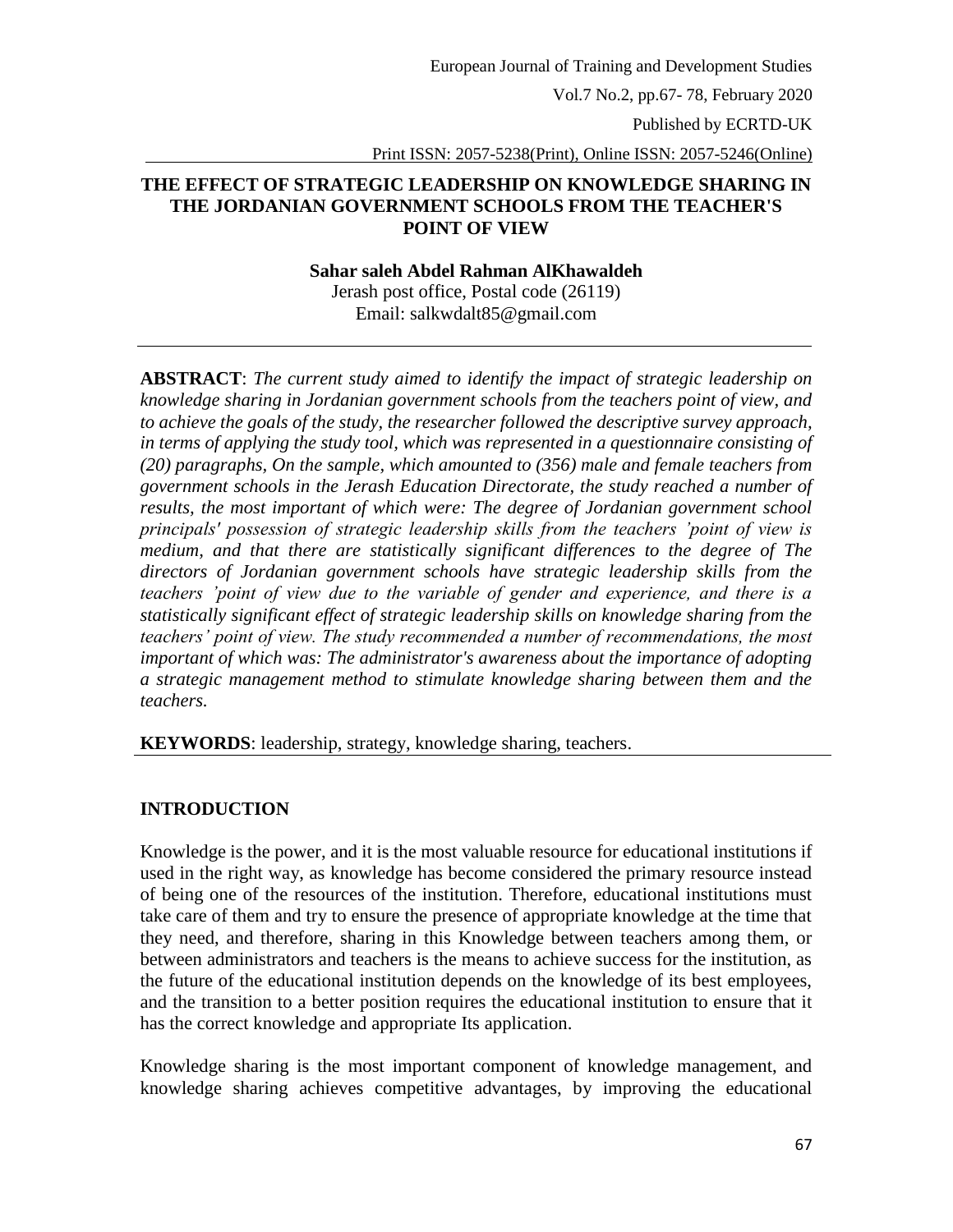institution's ability to satisfy the various needs of the teacher, and to respond to rapid changes in demand (Chen & Cheng, 2012).

One of the barriers to sharing knowledge is that educational institutions managers believe that it is a process that occurs automatically, and does not require planning while sharing knowledge has become strategic planning to achieve the goals of excellence for the educational institution. To overcome these challenges, educational institutions need leadership that supports the sharing of knowledge, either by developing a culture that supports this, or by developing human capital, and providing teachers with the knowledge they need, or building a strategic vision that ensures teachers are familiar with a common strategic vision and goals, Either by providing balanced supervision of teachers (Yang  $\&$ Wan, 2004).

# **Problem of the Study:**

The success and competitiveness of educational institutions - in light of the advantages of cognitive openness, require them to keep abreast of every change associated with this sector, and they thus need permanent knowledge of what is happening in their external and internal environment, for having the right knowledge means the right direction, and from this standpoint, the process of sharing knowledge ensures that Everyone in the educational institution contributes to achieving the goal of progress and keeping abreast of recent developments, as many researchers emphasized the need to pay attention to sharing knowledge in educational institutions.

Therefore, the problematic issue can be formulated as follows:

What is the effect of strategic leadership on knowledge sharing in Jordanian government schools from the teachers' point of view?

This research raises a set of questions through which the answer to the study problem will be answered

# **These questions are as follows:**

1. What is the degree of principals of Jordanian public schools possessing strategic leadership skills from the teachers' point of view?

2. Does the degree of principals of Jordanian government schools possess strategic leadership skills from the teachers' point of view of gender and experience?

3. Is there a statistically significant effect of strategic leadership on knowledge sharing in Jordanian government schools from the teachers' point of view?

# **Objectives of the study**

The main objective of this study is to clarify the level of support for strategic leadership practices for both knowledge sharing behaviour and strategies, and this can be achieved through the following sub-goals:

1. Understand the nature of strategic leadership practices in Jordanian educational institutions.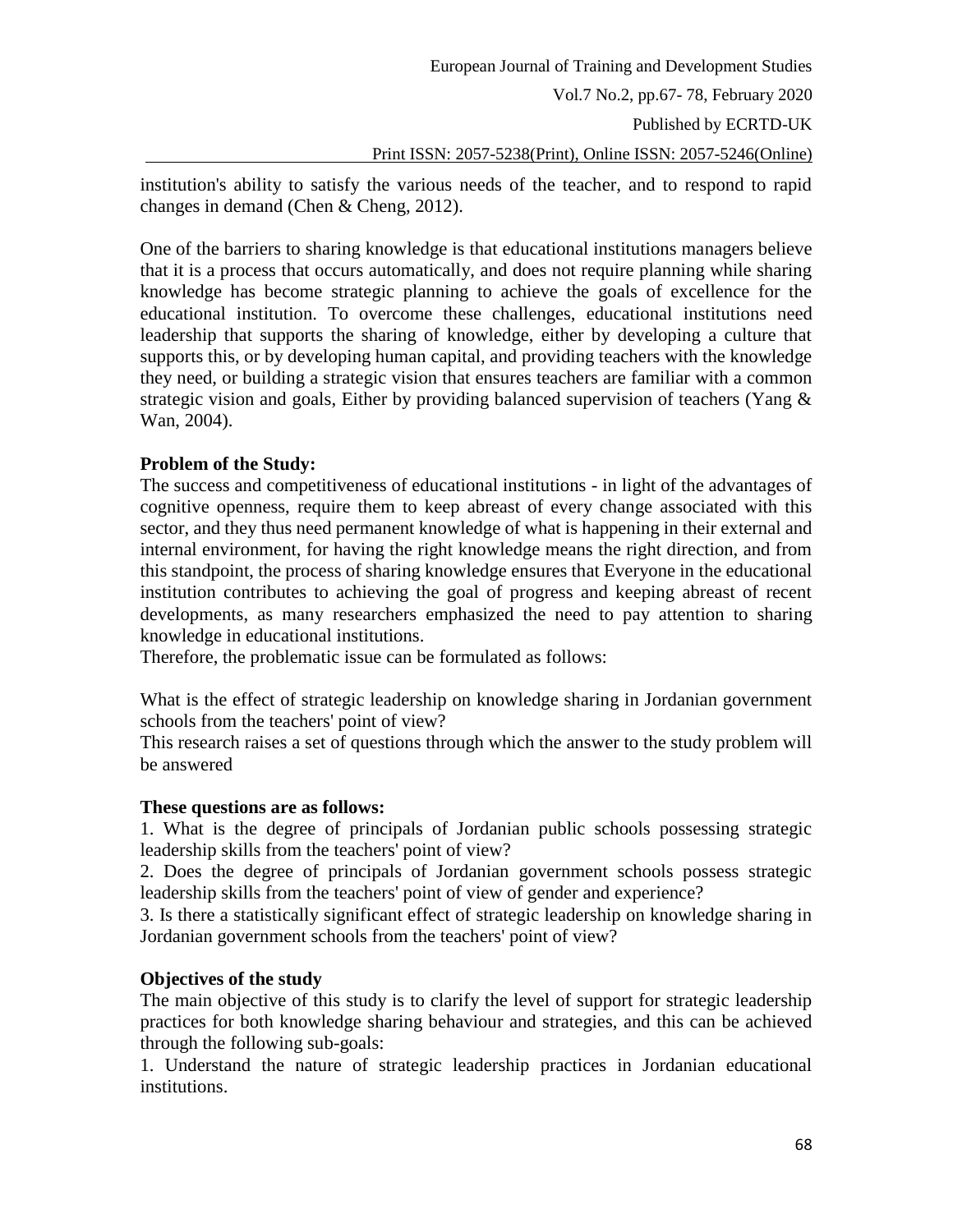Published by ECRTD-UK

Print ISSN: 2057-5238(Print), Online ISSN: 2057-5246(Online)

2. Determine the impact of strategic leadership practices on participation in Jordanian educational institutions.

### **The study importance**

This study attempts to contribute to achieving the continuous success of educational institutions in Jordan because these institutions are important in improving the level of student learning and developing teachers 'skills academically, as it is a reflection of the cultural and social level of the country.

The way to achieve scientific progress and improve and maintain educational and educational outcomes is achieved through the possession of the resource that possesses various scientific knowledge and skills, and it is difficult to imitate it as it is characterized by renewal, and these characteristics are available in the resource of knowledge, so finding knowledge that makes the institution outperform the challenges of the modern era and the scientific explosion is The most important goal that must be achieved, and most studies confirmed that the creation of knowledge is through the process of sharing it, and the accompanying learning process that results in knowledge constantly.

### **Study limitations:**

1. Time-domain: The researcher distributed the study tools during the academic year (2019/2020) from the second semester.

2. Spatial domain: The researcher applied the study tools in the government schools of the Jerash Education Directorate.

3. The human field: The study was restricted to male and female teachers in government schools of the Jerash Education Directorate.

# **Study population and sample**

The study community is represented by the teachers of public schools in the Jerash Education Directorate, who are (3119) male and female teachers, according to the last statistic for the year (2019), the sample will be randomly chosen from them, which will be according to the formula of Stephen Thompson (356) male and female teachers, which is (11.4%) of Community size.

$$
n = \frac{N \times p(1-p)}{[N-1 \times (d^2 \div z^2)] + p(1-p)]}
$$

# **Whereas:**

N: Community size

Z: the standard score corresponding to the significance level (0.95) and equal (1.96)

- P: property, neutral and availability ratio (0.50)
- d: error and equal ratio (0.05).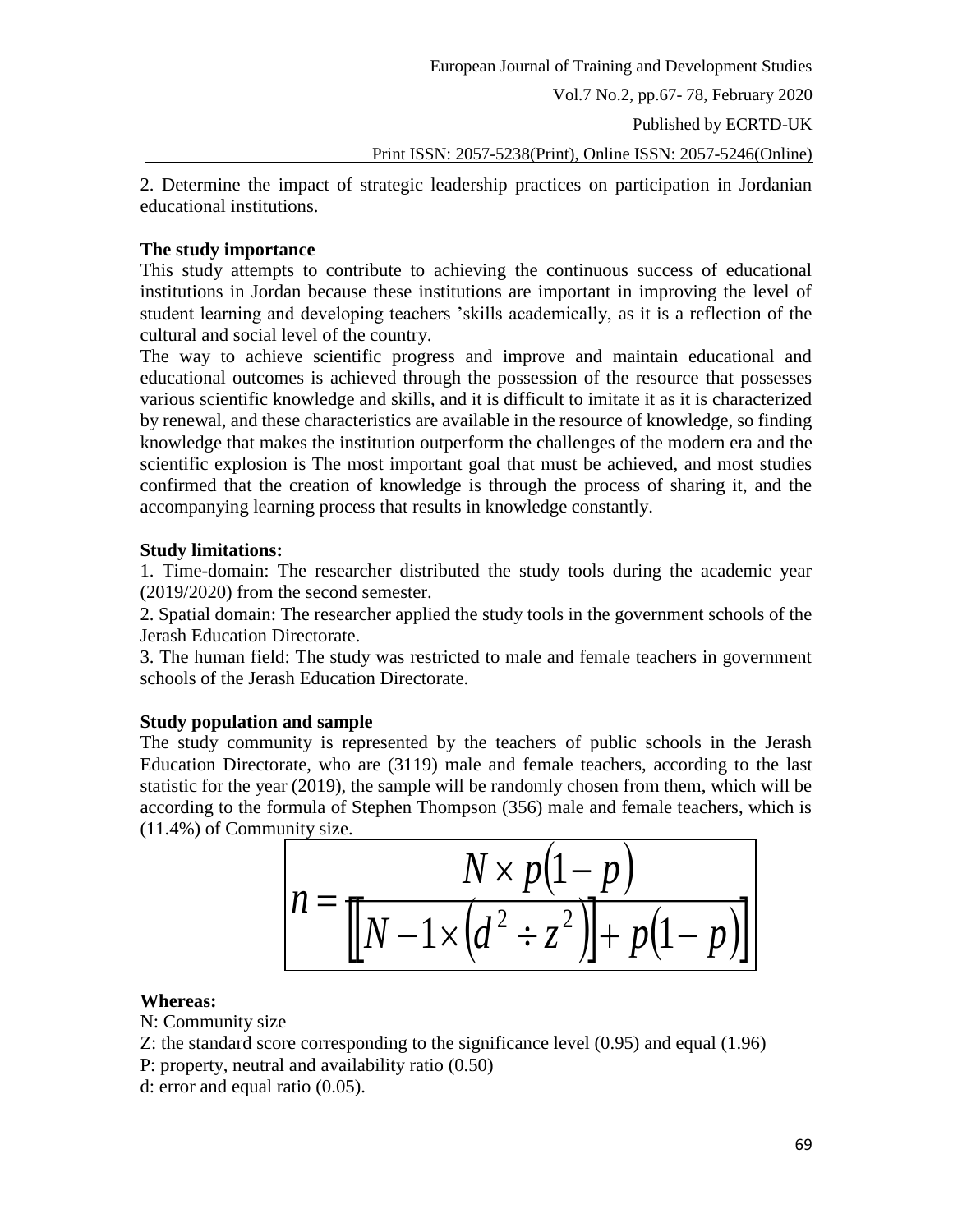Published by ECRTD-UK

Print ISSN: 2057-5238(Print), Online ISSN: 2057-5246(Online)

### **Study tools:**

The researcher will rely on the following tools to collect data and information:

1. Books, scientific sources, studies and research published in Arabic and English, related to independent and dependent study variables.

2. Developing a questionnaire to obtain the necessary data and information regarding strategic leadership and knowledge sharing.

### **The terminology of study:**

1. Strategic Leadership: The ability to influence others to make voluntary daily decisions to improve the long-term stability of the educational institution, while maintaining learning outcomes (Wanasika, 2009,).

2. Knowledge sharing: the search for knowledge in its locations throughout the educational institution so that individuals and groups share knowledge stored in places designated for storing knowledge (LINDA, 2015).

Statistical methods:

A number of statistical tests were used to examine the study hypotheses as follows:

1. The Cronbach Alpha Factories for Determination of Reliability and Building Validity for Determination of Validity of Instruments.

2. Mathematical averages and standard deviations to estimate the degree to which managers have strategic leadership and knowledge sharing.

3. T-Test

4. ANOVA analysis.

# **THEORETICAL FRAMEWORK**

# **First: the concept of strategic leadership**

The theory of strategic leadership returns to the theory of higher levels developed by (Hambrick & Mason) and the higher-level theory indicates that the educational institution is a reflection of the awareness of the values of managers at the higher level, so that the knowledge of experience, values, and preferences of the manager will affect his assessment of the environment and his strategic choices, The term strategic leadership derives from strategic management, as the most important role for the strategic leader in the formulation of the strategy, and strategic leadership refers to the ability to influence others to voluntarily make daily decisions to improve the long-term stability of the organization and the governor At the same time, the short-term financial stability. (Vera & Crossa, 2004).From this definition, we note three factors that are that the strategic leader affects others, is directed towards the future and faces difficulty in achieving compatibility between longterm and short-term goals.

#### **Aspects of strategic leadership:**

1. The content of leadership: It is determined whether strategic leadership emerges as a result of a person, a group of people, and a situation.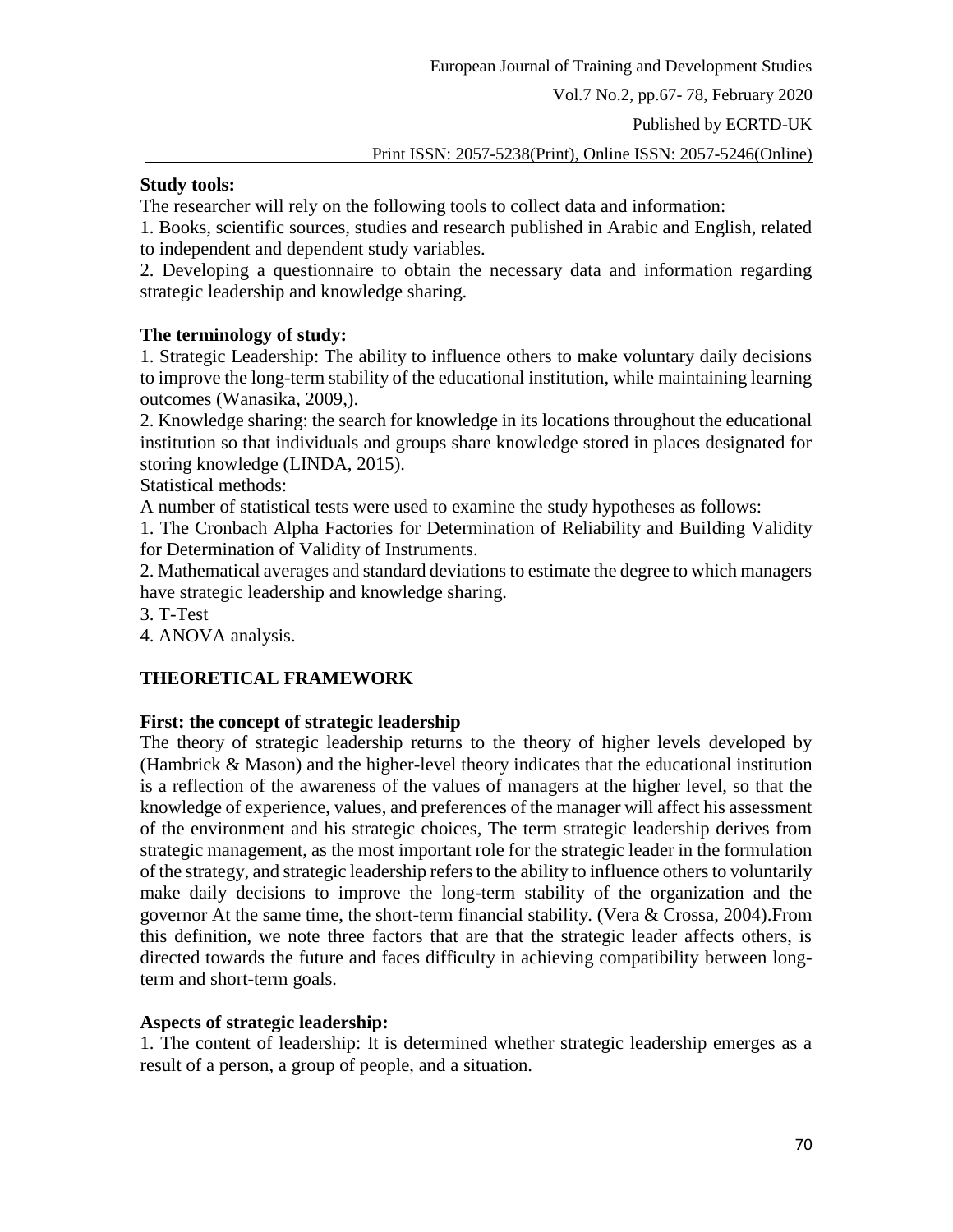Vol.7 No.2, pp.67- 78, February 2020

Published by ECRTD-UK

Print ISSN: 2057-5238(Print), Online ISSN: 2057-5246(Online)

2. Source of influence: It refers to the methods used in committing to achieving the desired goals, among which are: the use of personality and charisma, direct influence through strict laws, undesirable effect through the use of experience.

3. The relationship between the leader and the members: It describes the horizontal and vertical relationships between the leader and the followers.

4. The guiding role of leadership: It indicates whether leadership is linked to making the role. In making the role, the leader defines the roles of the individual, or takes the role of the group and the educational institution, and distributes responsibilities and resources according to the goals to be accomplished, while in the direction towards taking the role the leader, group and educational institution They adopt roles according to the tasks to be accomplished (Venter, 2008).

5. Unit of Analysis: It is important to define the unit of analysis to avoid the problem of generalization at a certain level of analysis at other levels of analysis.

6. Driving steering system: is it closed or open?

7. Leadership work structure: Describes whether the leader adheres to formal bureaucratic laws and regulations, or does it not agree with existing regulations and creates new instructions, or adheres to instructions and laws that serve his interests (Ussahawanitchakit, 2012).

Strategic leadership system:

Sosik et al (2005) provided a model for a strategic leadership system, this system consists of:

1. Strategic Leadership Inputs: It includes the attributes and roles of the executive leader, employee skills and knowledge, which affect strategic leadership, industry trends, market opportunities, information technology, and stakeholders.

2. Strategic Leadership Operations: It consists in the set of behaviours represented in identifying industry trends, or focusing on the central message, strategy and vision, or selecting and developing individuals who align with the strategy, integrating individuals and appropriate technology, creating cooperation and trust, supporting learning and innovation, and enhancing the central or strategic message. Or refocus on the form of future success.

3. The outputs of the strategic leadership system: These include the financial performance of the organization, customer satisfaction, expansion of knowledge bases, contact with shareholders, continuous improvement of individuals and operations, or joint leadership (everyone in the educational institution participates in leadership tasks).

# **The need for strategic leadership:**

The importance of strategic leadership can be summarized as follows:

1. Strategic leadership develops, cares and supports the structure of the educational institution, individuals, social capital, and organizational capabilities, in order to exploit opportunities and avoid threats in a timely manner.

2. Strategic leadership in the twenty-first century needs the creation of organizations that interfere between sources and capabilities, and between human capital that possesses skill and knowledge, and social capital that possesses effective resources, both of which are important for achieving an impetus to the organization and competitiveness.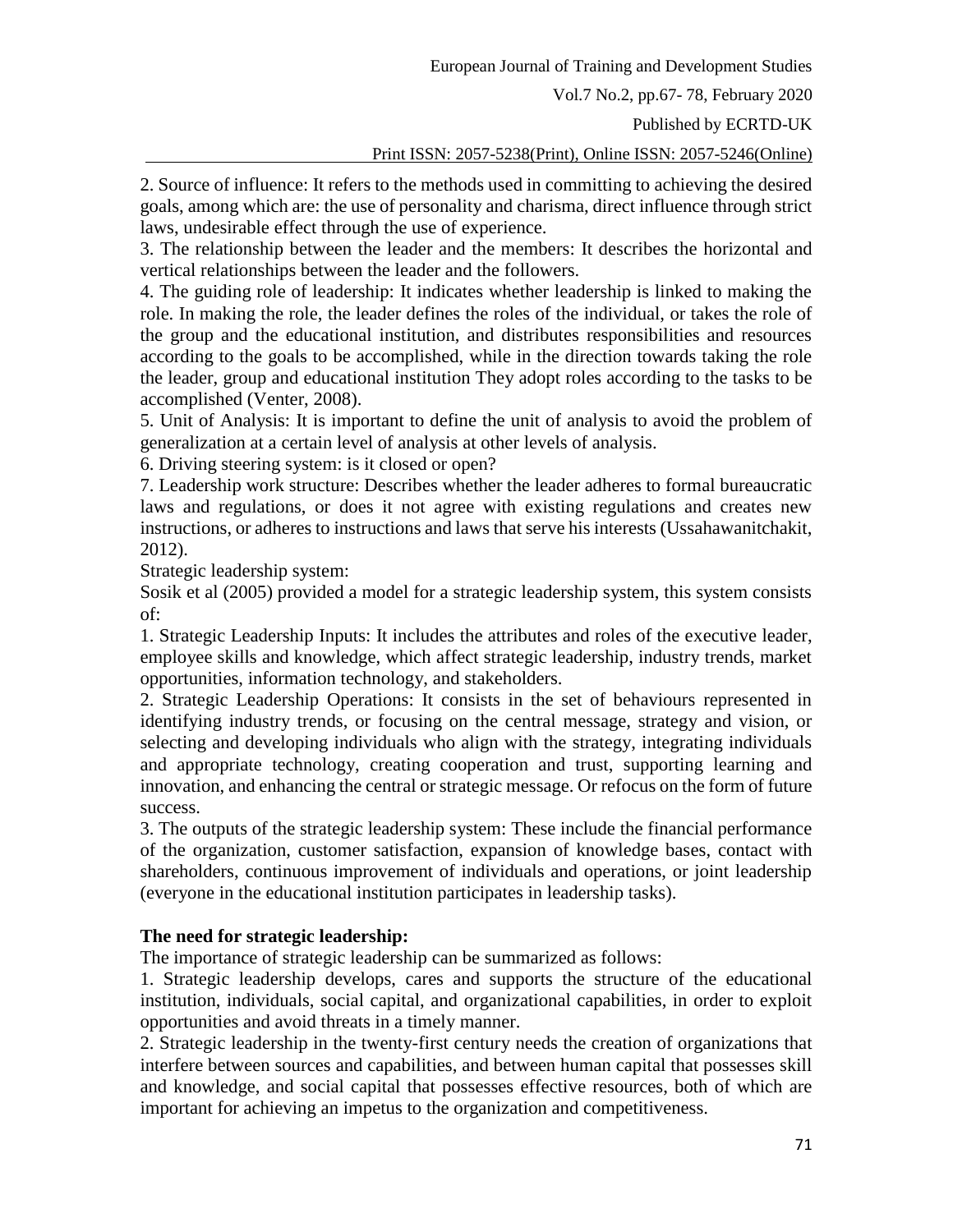Vol.7 No.2, pp.67- 78, February 2020

Published by ECRTD-UK

Print ISSN: 2057-5238(Print), Online ISSN: 2057-5246(Online)

3. The strategic leadership is credited with the superiority of one organization over another, so the traditional roles should be eliminated and the direction of the strategic role, which looks to the best horizon, in which the leader has the vision as a distinctive characteristic, the strategic leadership understands the significance of events without being affected by their phenomena, and has the ability to make decisions quickly Possible without hindering that expected risk.

4. Strategic leadership, if exercised, gives belief to team members that leaders care about them, rather than using them as a means to reach goals.

5. The importance of strategic leadership lies in its role in reconciling the needs of different parties, through the capabilities and qualifications it holds to deal with these tasks (Boal  $\&$ Schultz, 2007).

#### **Second: knowledge sharing**

Concepts related to knowledge

Before we discuss the concept of knowledge sharing, we review the most important definitions related to knowledge as follows:

1. Knowledge: Knowledge is an important source and source in the academic field, as it is referred to as intellectual and academic capital, requiring a focused effort to confirm its ownership, organization, transfer, and dissemination in the educational institution, and to ensure its existence and reliability in a timely and appropriate decision-making (Monica  $\&$ others, 2013).

2. Knowledge management: Knowledge management can be described as an integrated process between a set of activities, which includes generating, storing, sharing and applying knowledge to transform intellectual resources into tangible, and it plays an important role in reaching the best performance (Liana & others, 2016).

It is also known as a set of processes and activities that will generate, use, disseminate and transmit knowledge; these processes are integrated within an integrated and effective system that facilitates access and dealing with various sources of knowledge in order to use them in an optimal way, and that will achieve the objectives underlined efficiently and Effectiveness in addition to encouraging creativity and innovation to ensure the perpetuation of competitive advantage and value creation for the enterprise (Linda, 2015) Educational institutions play a crucial role to ensure the quality of academic life, whether it is for students, working individuals or society from the perspective of societal knowledge and information technology-based on strong foundations of knowledge. Hence the importance of knowledge management in providing new opinions, ideas and effective practices to ensure the quality of educational management. Hence there is a new responsibility for management, namely the management of organizational knowledge in educational institutions (Bligh, et.al, 2006).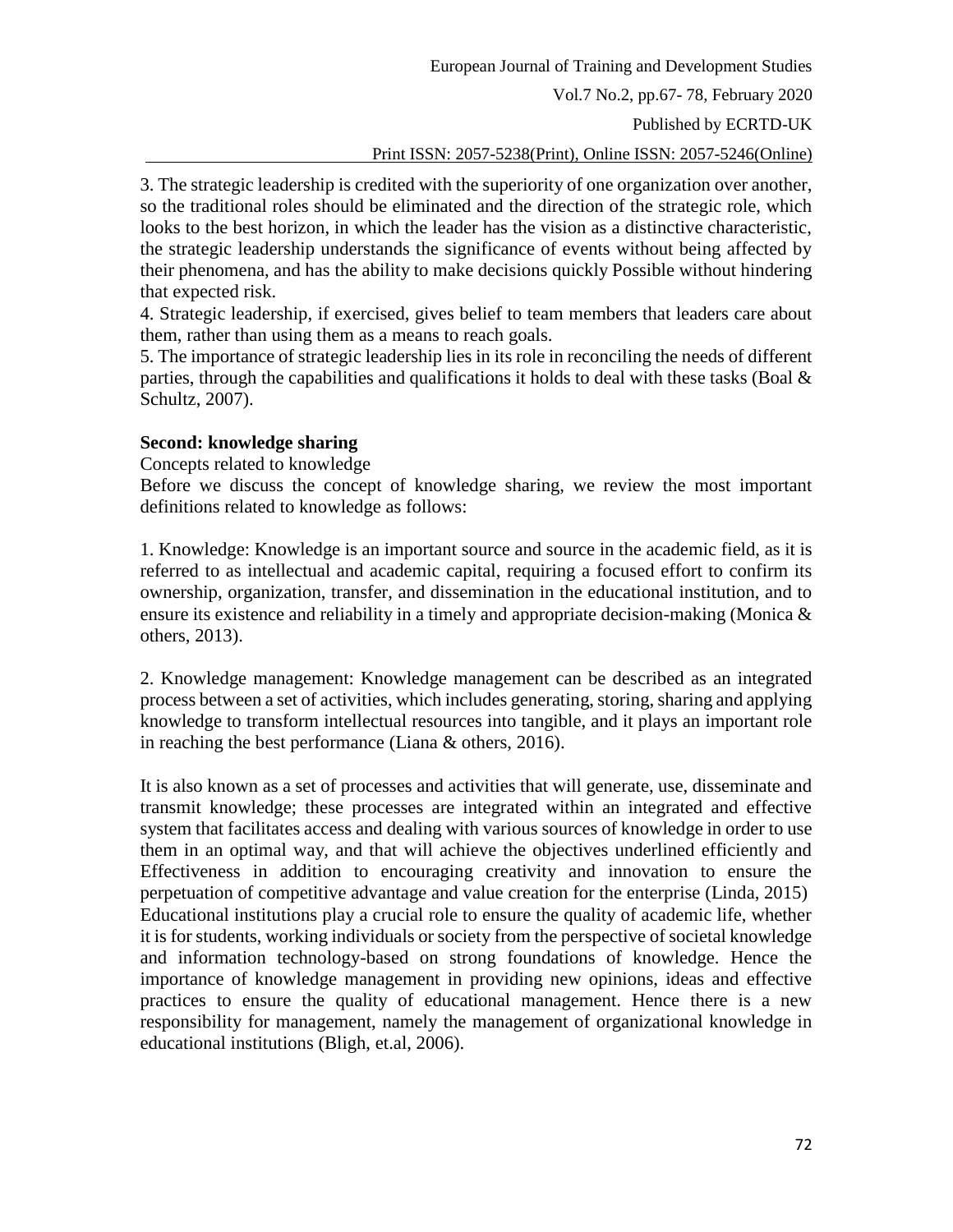### **Definition of knowledge sharing**

Knowledge sharing takes its place through individuals and groups alike and administrative units within organizations, and it is defined as the process by which explicit or implicit knowledge is transferred to other individuals through the connections between these individuals, and in this framework, it is possible to interpret knowledge sharing as Follows: • Searching for knowledge in its locations throughout the educational institution so that individuals and groups share knowledge stored in places designated for storing knowledge. • Knowledge sharing can be seen as the process of perceiving the different interpretations based on a piece of knowledge, so that knowledge recipients use this knowledge, and they also acquire the ability to do business based on this knowledge that has been acquired.

• Knowledge sharing can be considered the first generation of knowledge management, and it is described as the provision side of knowledge management because individuals can acquire knowledge through the exchange of knowledge between them as knowledge sharing is a process that takes multiple forms such as direct communication that occurs between individuals in conferences, meetings, and training workshops Dialogue and exchange sessions (Carter & Murry, 2009).

### **Knowledge classes shared:**

Knowledge sharing takes its place through individuals and groups alike, and the administrative units within organizations. Therefore, we see two categories:

1. Declared knowledge: It is the knowledge available to others that is easy to access and express, and then transmit, and it is expressed in drawing, writing and speaking, and technology allows its transfer and transmission.

2. Tacit knowledge: it is the knowledge that resides in the minds and behaviour of individuals and refers to intuition, intuition and inner feeling, as it depends on experience and is difficult to transfer with technology, but is transmitted through social interaction (Chen & Chen, 2010)

#### **Knowledge sharing missions:**

Knowledge sharing represents the process of communication between two or more participants included in the process of transferring knowledge, this process includes a stock of knowledge available at the source of knowledge and through the interpretation of communications by one or more of the recipients of knowledge, the outputs of this process represents the creation of new knowledge.

Thus, knowledge sharing deals with three tasks:

1. Different method and nature of sharing according to the type of knowledge.

2. The transition from individual work to teamwork.

3. Sharing knowledge differs from sharing information because the information does not include an element of thinking (Chua & Pan, 2008)

# **Difficulties facing knowledge sharing:**

There are many difficulties facing knowledge sharing, including:

1. The difficulty related to tacit knowledge, which is something that cannot be transferred by education or training and therefore the new knowledge remains an implicit part that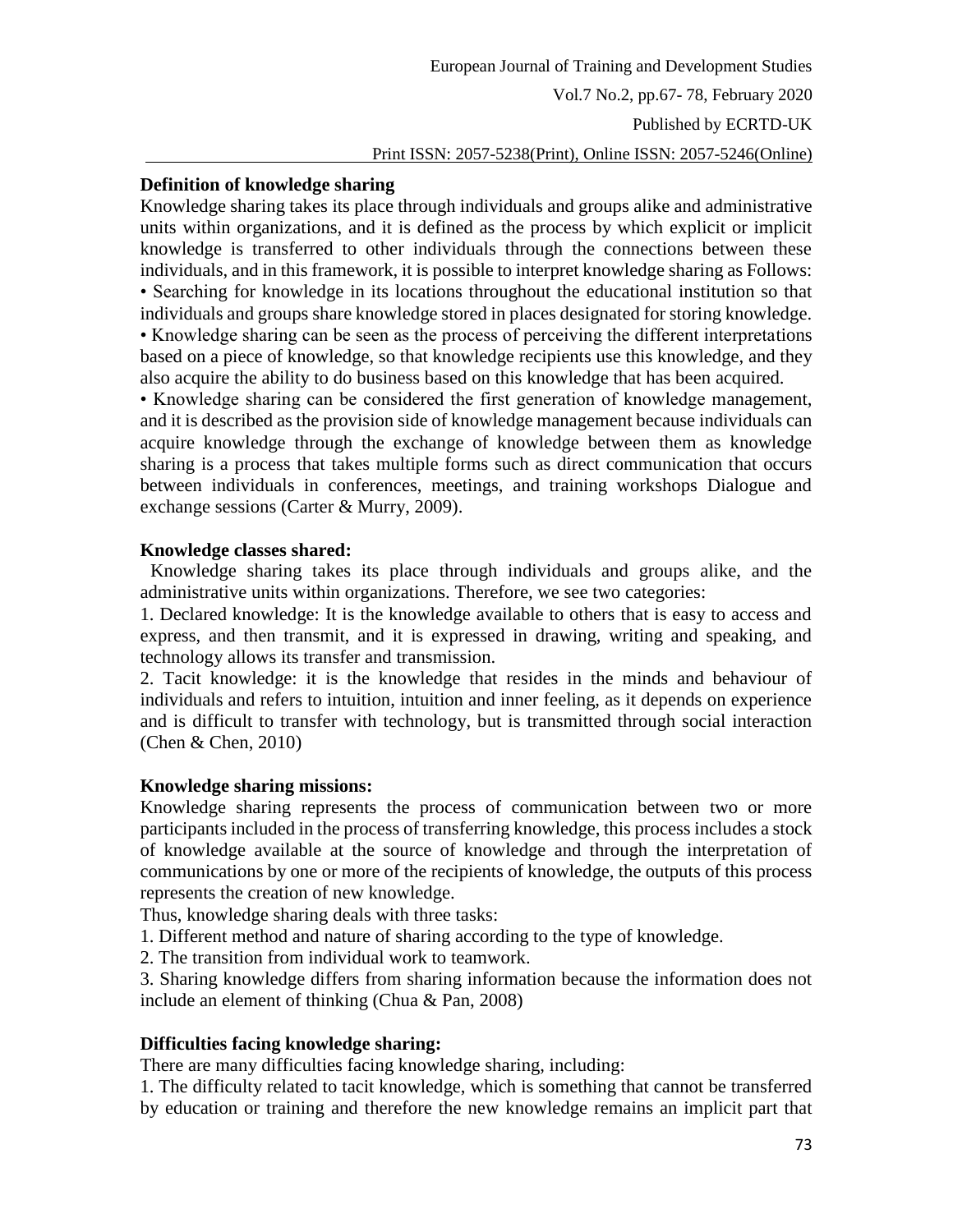Published by ECRTD-UK

Print ISSN: 2057-5238(Print), Online ISSN: 2057-5246(Online)

cannot be transferred and shared and requires time in order to repeat it in front of others and learn it slowly, deliberately and practising it.

2. Individuals are not inclined to share their knowledge with others because they are a source of their strength.

3. The attribute of disregard, although information technology appears between the sender and the recipient, as both of them do not know that the other possesses the knowledge that he is looking for, so there is an obstacle of disregard that shows negative behaviours.

4. The absence of a strong and reliable personal bond that can hinder the willingness of each party to reach the other in an appropriate manner and this certainly leads to a limitation in the possibility of imparting knowledge and sharing it (Jahani & Effend, 2011)

From the above, it is clear to us that activating the factors of effective participation of individuals helps to achieve the goals of the educational institution in a positive way, due to the individual and group feeling that the process of achieving its goals through the participatory work in the educational institution motivates them to maintain and advance the educational institution itself.

# **METHOD AND PROCEDURES**

The researcher used the descriptive survey method in answering the study questions, as it suits the nature of the study.

#### **Study population and sample:**

The current study population is composed of all (4800) teachers in the Jerash Education Directorate in the Hashemite Kingdom of Jordan for the academic year (2019/2020).

#### **The study sample:**

The sample of the study was randomly chosen from the male and female teachers in the Jordanian government schools affiliated to the Jerash Education Directorate with (356) male and female teachers.

# **Study tool:**

The researcher prepared a research tool consisting of (20) paragraphs divided into two axes. The first axis covered the areas of strategic leadership by ten paragraphs, and the second axis covered knowledge sharing in Jordanian government schools by ten paragraphs as well.

#### **The Reliability of the study tool:**

The researcher applied the tool to a survey sample from the study community by (30) male and female teachers twice with an interval of two weeks, to calculate the consistency of the study tool through the Cronbach alpha equation which was (0.91) which is an appropriate value for this type of human studies.

### **The validity of the study tool:**

The researcher presented the study tool to a number of teachers, school administrators and experts in statistics, who are (10) employees and experts in measurement to make sure that the paragraphs of the tool are appropriate and free of ambiguity and are valid for application.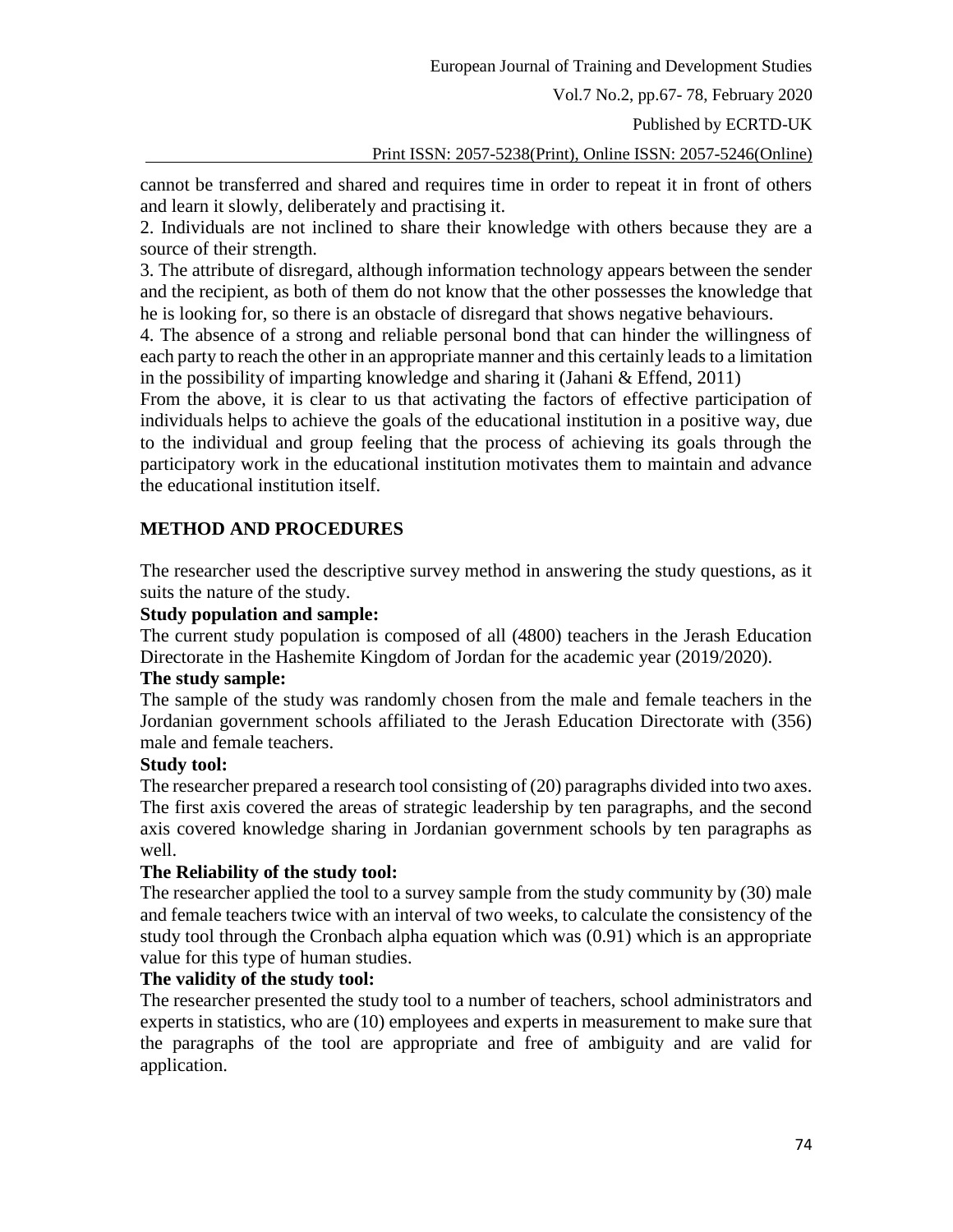Published by ECRTD-UK

Print ISSN: 2057-5238(Print), Online ISSN: 2057-5246(Online)

#### **Study procedures:**

1. A review of theoretical literature and previous studies on the topic of strategic leadership and knowledge sharing.

2. Development of the study tool in the way described previously

3. Determine the study sample individuals

4. Take the approved approvals to apply the study.

5. Distribute the questionnaire to the study sample and retrieve it.

6. Carrying out appropriate statistical analyzes, extracting and discussing results, and making recommendations.

Results:

To answer the study's first question: The researcher has derived the following criterion to determine the degree to which Jordanian government school principals possess strategic leadership skills from the teacher's point of view as follows:

Table No. (1) comparison criterion

| <b>Rang</b>   | Significance |
|---------------|--------------|
| $1 - 2.32$    | Low          |
| $2.33 - 3.65$ | Average      |
| $3.66 - 5$    | High         |

Then the researcher calculated the arithmetic mean of the degree of the Jordanian government school principals' possession of strategic leadership skills from the teacher's point of view, which reached (3.60) with a standard deviation of (0.95), which is an average value based on the comparison criterion of the study.

**The second question:** Does the degree of principals of Jordanian government schools possess strategic leadership skills from the teachers' point of view according to gender and experience?

To answer this question, an Independent Sample Samples t-test was used for both the gender and experience variable, and the following tables illustrate this:

Table No. (2) (Independent. Samples t-test) to examine the differences in the responses of the study sample individuals to the degree that the directors of Jordanian government schools have the skills of strategic leadership from the teacher's point of view according to the gender variable

| $\tilde{\phantom{a}}$<br>gender | N <sub>0</sub> | Mean                 | ىل د               | ௱                          | DF  | sig   |
|---------------------------------|----------------|----------------------|--------------------|----------------------------|-----|-------|
| Male                            | 156            | 3.67                 | -59<br>v. <i>j</i> | $\sim$<br>بہ ہے .<br>J.J 1 | 354 | 0.001 |
| female                          | 200            | 3 Q2<br>J.J <i>L</i> | 0.47               |                            |     |       |

It is clear from the previous table that there are statistically significant differences in the average degree of responses of study sample individuals to the degree that directors of Jordanian public schools possess strategic leadership skills from the teachers point of view according to the gender variable, as the calculated value (sig) is less than the significance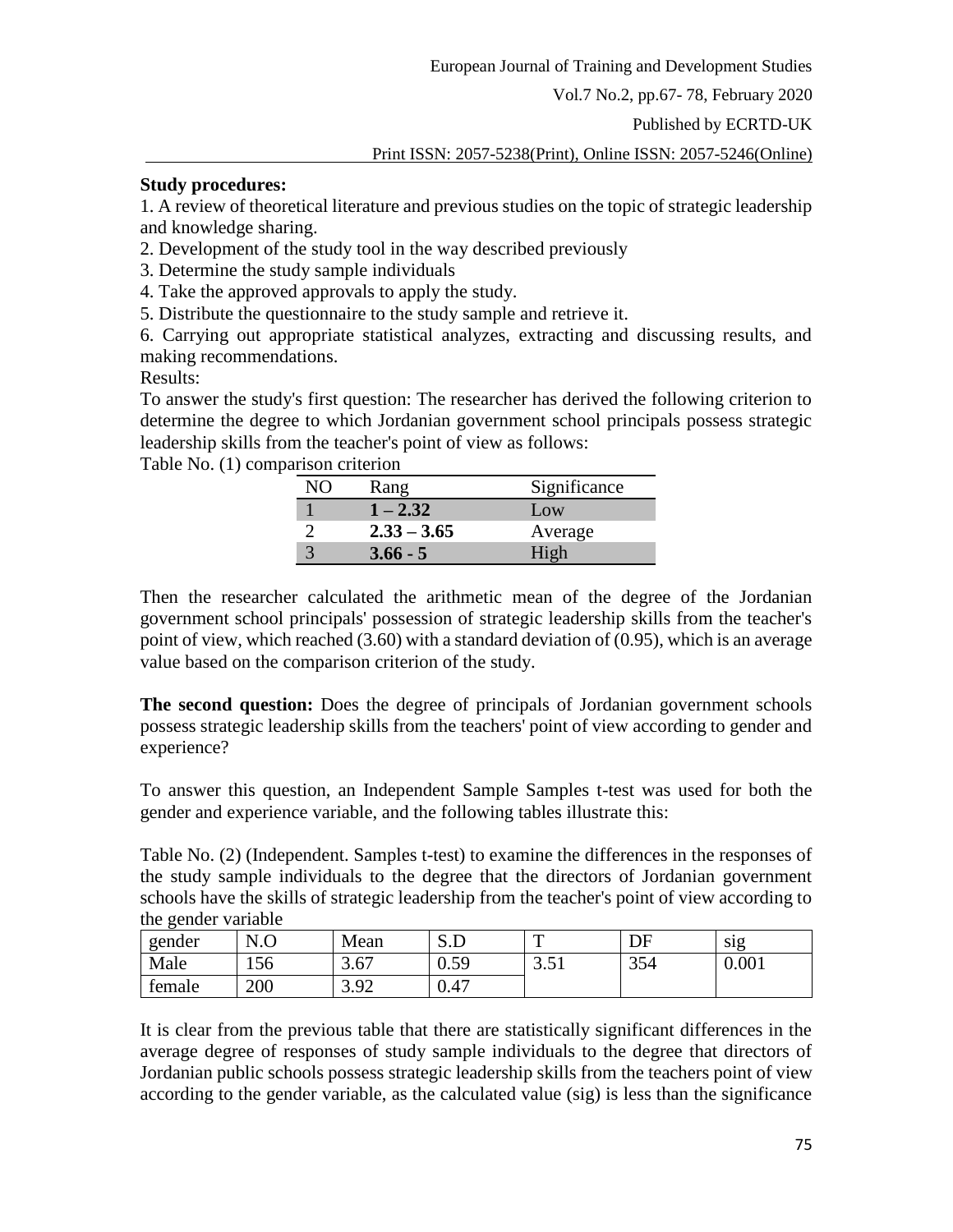Published by ECRTD-UK

Print ISSN: 2057-5238(Print), Online ISSN: 2057-5246(Online)

level  $(0.05\ge\alpha)$  Consequently, he rejected the null hypothesis and accepted the alternative, and looking at the arithmetic averages, we find that the difference is due to the interest of the females with an average of (3.92) compared to the average for the male (3.67).

Table No. (3) (Independent. Samples t-test) to examine the differences in the responses of the study sample individuals to the degree that principals of Jordanian government schools have strategic leadership skills from the teacher's point of view according to the variable of experience

| Experience         | N.C | Mean |      | m    | DF  | sig   |
|--------------------|-----|------|------|------|-----|-------|
| Less than 10 years | 100 | 3.62 | 0.56 | 3.51 | 354 | 0.000 |
| More than 10 years | 256 | 4.02 | 0.49 |      |     |       |

It is clear from the previous table that there are statistically significant differences in the average degree of responses of the study sample individuals to the degree that principals of Jordanian government schools have the skills of strategic leadership from the teachers point of view according to the experience variable, as the calculated value (sig) is less than the level of significance  $(0.05\ge\alpha)$  Consequently, he rejected the null hypothesis and accepted the alternative, and looking at the arithmetic averages, we find that the difference is due to the interest of managers who have more than 10 years of experience in management with an average score of (4.02) compared to the arithmetic mean of managers whose service is less than (10) years in management, which has reached (3.62).

The third question: Is there a statistically significant effect of strategic leadership on knowledge sharing in Jordanian government schools from the teachers' point of view?

| Table No. (4) Unilateral Variation Analysis to test the effect of strategic leadership on |            |            |  |      |    |                 |  |  |
|-------------------------------------------------------------------------------------------|------------|------------|--|------|----|-----------------|--|--|
| knowledge sharing in Jordanian government schools from the teacher's point of view.       |            |            |  |      |    |                 |  |  |
|                                                                                           | <b>Sum</b> | $of \, df$ |  | Mean | ΙF | $\mathsf{Sig.}$ |  |  |

|                       | of<br>Sum<br>Squares | df  | Mean<br>Square | $\mathbf{F}$ | Sig.  |
|-----------------------|----------------------|-----|----------------|--------------|-------|
| <b>Between Groups</b> | 60                   |     | 20             |              |       |
| <b>Within Groups</b>  | 383.977              | 352 | 1.09           | 18.34        | 0.000 |
| Total                 | 424.031              | 355 |                |              |       |

It is clear from the previous table that there is a statistically significant effect at the level of significance  $(\alpha \ge 0.05)$  of strategic leadership on knowledge sharing in Jordanian government schools from the teachers point of view, as the value of (sig) reached (0.000) which is less than the value of the level of significance ( $\alpha \geq 0.05$ ), thus rejecting the nihilistic hypothesis and accepting the alternative hypothesis.

The researcher attributes this result to the ability of the strategic leadership to be able to influence others to voluntarily make daily decisions to improve the results of the learning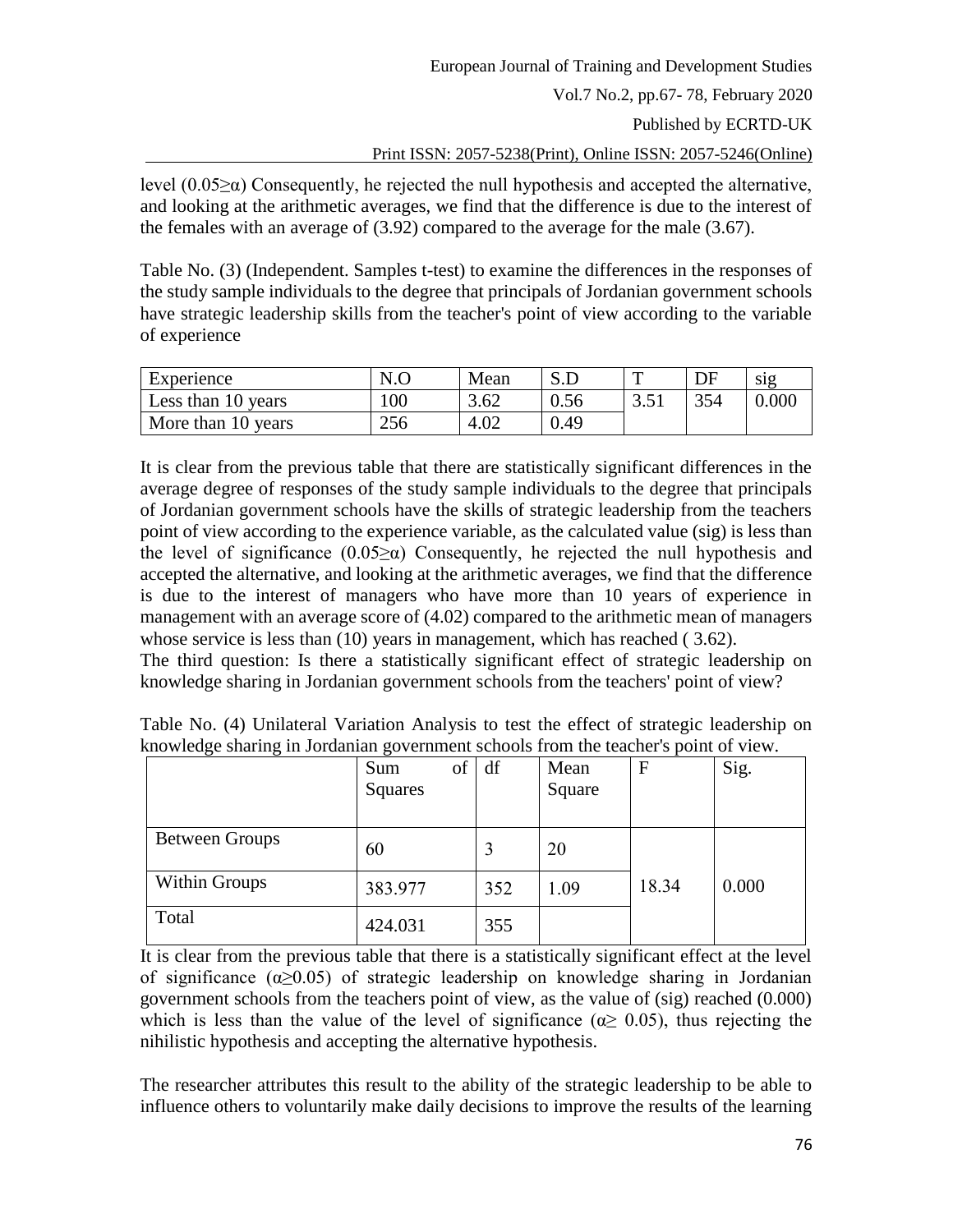Published by ECRTD-UK

Print ISSN: 2057-5238(Print), Online ISSN: 2057-5246(Online)

and teaching process, while at the same time maintaining the status of the teacher and motivating him continuously.

#### **Recommendations:**

1. Educating administrators about the importance of adopting a strategic management method to stimulate knowledge sharing between them and the teachers.

2. The results of this study are circulated by the Jordanian Ministry of Education to all departments affiliated to it, as a model for more studies in the future.

3. Educating administrators in the various governorates of the Kingdom of the necessity of adopting a strategic leadership style in management, because of its positive benefits to the education process in Jordan.

References

- Bligh, M.C., Pearce, C.L., & Kohles, J.C., (2006), « The Importance of Self- and Shared Leadership in Team Based Knowledge Work », Journal of Managerial Psychology, Vol. 21, No. 4.
- Boal, K.B., & Schulty, P.L., (2007), « Storytelling, Time, and Evolution: The Role of Strategic Leadership in Complex Adaptive System », the Leadership Quarterly, Vol. 18.
- Carter, L., & Murry, P., (2009), "Keys to Relational Competence in Internal Marketing", ANZMAC.
- Chen, M.L., & Chen, K.J., (2010), "Relationships among Organizational Innovation, Learning and Knowledge Management in the Information Technology Industry", African Journal of Business Management, Vol. 4, No. 14.
- Chen, W.J., & Cheng, H.Y., (2012), "Factors Affecting the Knowledge Sharing Attitude of Hotel Service Personnel", International Journal of Hospitality Management, Vol. 31, No. 2.
- Chua, A.L. & Pan, S.L., (2008), «Knowledge Transfer and Organizational Learning in IS Offshore Sourcing », Omega, Vol. 36.
- Jahani, S., Ramayah, T., & Effend, A.A., (2011), "Is Reward System and Leadership Important in Knowledge Sharing Among Academics?", American Journal of Economics and Business Administration, Vol. 3, No. 1.
- Liana Razmerita, Kathrin Kirchner, and Pia Nielsen, (2016). What factors influence knowledge sharing in organizations, : A Social Dilemma Perspective of Social , Media Communication, [journal of knowledge management](https://www.emeraldinsight.com/loi/jkm) , [Vol 20, N 6,](https://www.emeraldinsight.com/toc/jkm/20/6).
- Linda greve, (2015). Knowledge Sharing is Knowledge Creation: An Action Research Study of Metaphors for Knowledge, journal of organizational knowledge communication, Vol (2) N (1).
- Monica Figueiredo & de Melo*,* (2013). Leadership and Knowledge Sharing: A Case Study, journal of economics, business and management, vol (01), N (02).
- Sosik, J.J., Jung, D.J., Berson, Y., Dionne, S.D., & Jaussi, K.S., (2005), "Making All The Right Connections: The Strategic Leadership of Top Executive in High-Tech Organization", Organizational Dynamics, Vol. 34, No. 1.